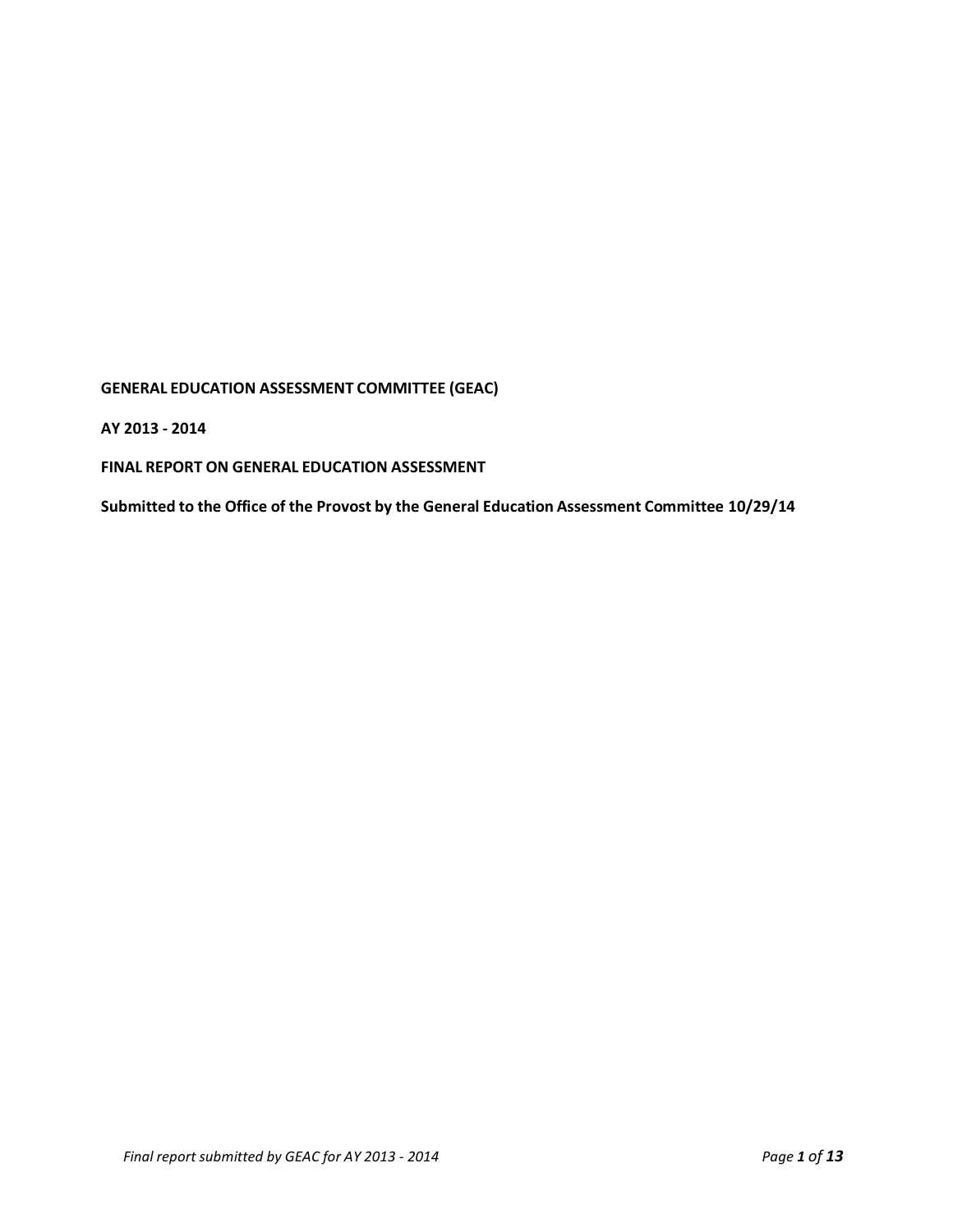### **General Education Assessment Committee**

College of Business and Stephen Hensler College of Education College of Education College of Education College of Education College of Education College of College and College of George of George of George of George of George of George of George of George of Geo College of Liberal Arts & Sciences Varsha Pandya, Secretary College of Visual & Performing Arts Valerie Trollinger At-large Teaching Faculty **At-large Teaching Faculty** Janice Gasker At-large Teaching Faculty Mary Eicholtz, Vice-Chair At-Large Teaching Faculty **Kim Shively** Kim Shively At-Large Non-Teaching Faculty Krista Prock, Chair Strategic Planning and Resources Committee William Donner Division of Administration and Finance Brent Penny Academic Dean Nilliam Dempsey Office of Assessment Gil Clary Student Government Board **Danielle Hendrix** General Education Committee **Randy Schaeffer** Clerical Support **Kathi Malloy**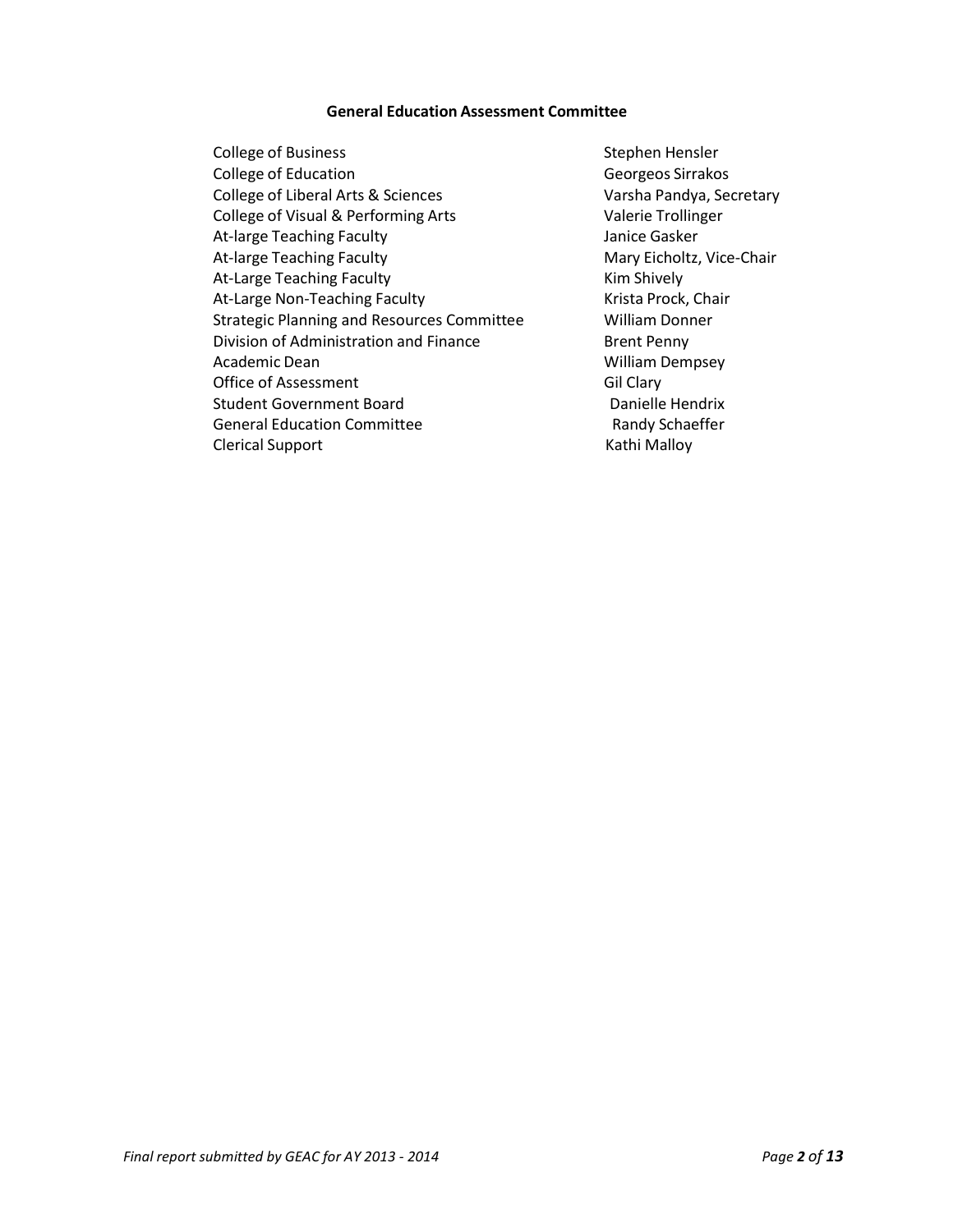## **Academic Year 2013 – 2014**

## EXECUTIVE SUMMARY

- The General Education Assessment Committee is charged with directly assessing student learning outcomes for the KU General Education Program. In this third year of its existence, the committee continues to pilot the assessment and renewal plan that has been developed in accordance with its bylaws.
- This is the General Education Assessment Committee's third annual report, based on the pilot assessment process, which analyzes data from AY13-14 relevant to Goal 3 of the new General Education Program: *To inculcate a sense of personal and social responsibility that is anchored through active involvement with diverse communities and real world challenges*.
- Data were derived from course-embedded instruments addressing four learning domains of Goal 3: Local and global civic knowledge and engagement, Intercultural knowledge and competence, Ethical reasoning and action, and Personal qualities and attitudes such as passion, curiosity, self-confidence, imagination, cooperation, commitment, and support for life-long learning.
- A curriculum map was developed by asking department chairs to indicate which courses in their curriculum met each of the different domains for the three general education goals. This information was given to a computer science student and his professor, Dr. Greg Schaper. They developed an electronic database which could be searched to identify a sample of courses that met the domains in Goal 3. GEAC recruited volunteer faculty to assess their course using the identified domain.
- A PowerPoint instructional module was created by the GEAC committee which highlighted the essence of assessment and how to complete the necessary reports for their domain. This module was used to support both the recruitment and and training of volunteer faculty.
- Data were gathered using templates based on the VALUE (Valid Assessment of Undergraduate Education) rubrics of the Association of American Colleges and Universities and approved by the GEAC committee. The rubrics or reporting templates were adapted by GEAC to create a common rating scheme for use across disciplines.
- For the assessment of Goal 3 domains, data from 12 courses, totaling 840 data points representing student academic performance, revealed some strengths and weaknesses in the assessment process. Data from one of these courses was not used, and data was requested from 18 classes.
- Strengths in the general education program and its assessment process include the use of the GEAC reporting templates by most participants in this round of assessment and the initial development of a curriculum map, a major achievement for GEAC and KU.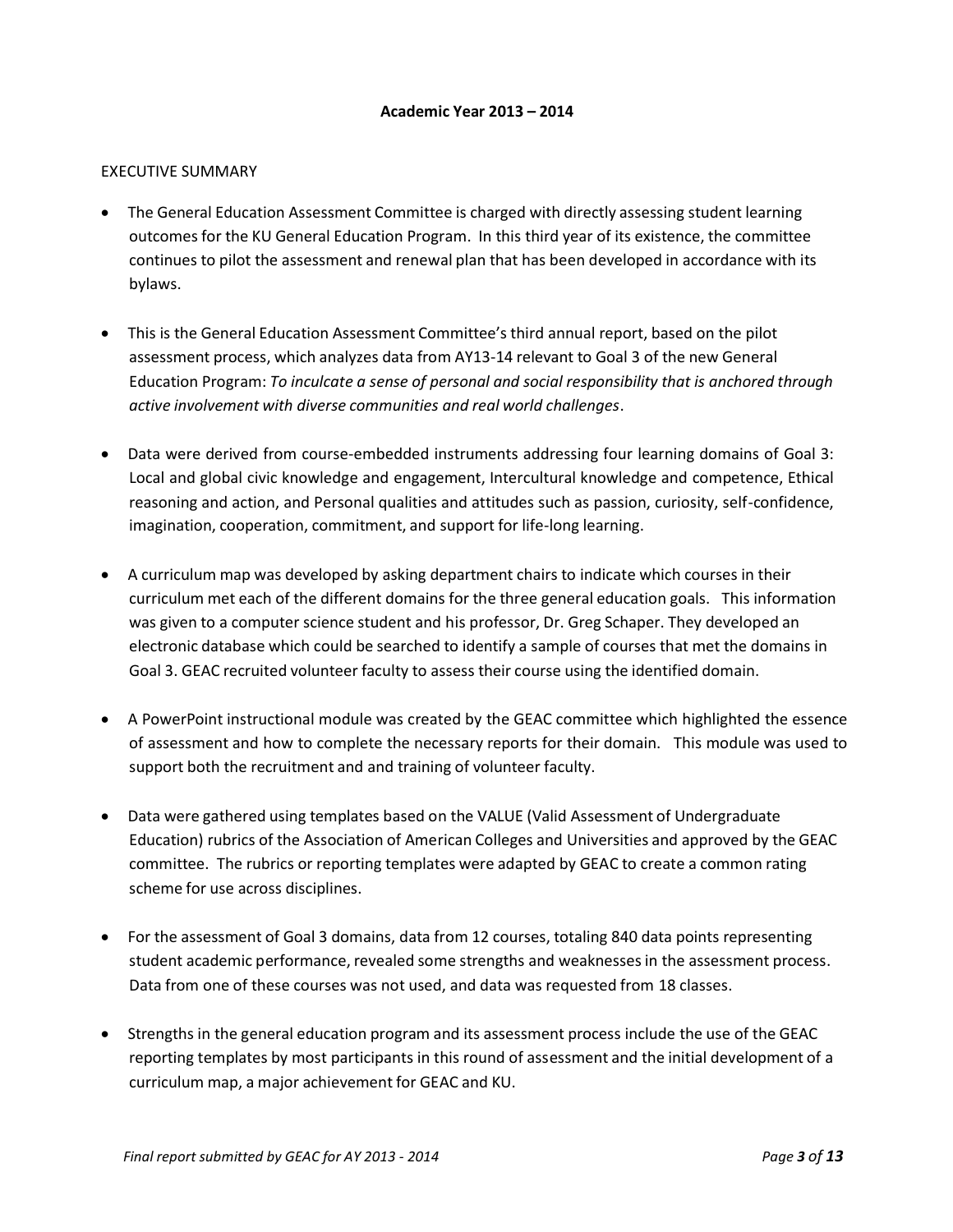- Recommendations for future growth in the assessment process include 1) the short-term goals of managing the transition from a pilot study to a permanent program of general education assessment and, 2) further development of the curriculum map, and 3) long-term goals of discussions and training related to the scaffolding of general education learning goals and benchmarking.
- No changes to the structure of the general education program or curriculum improvements are recommended at this time as this is the third year of a pilot of this assessment process.
- The committee respectfully requests that resources continue to be allocated to the committee as assessment continues to be a dominant focus and concern at Kutztown University and in higher education generally.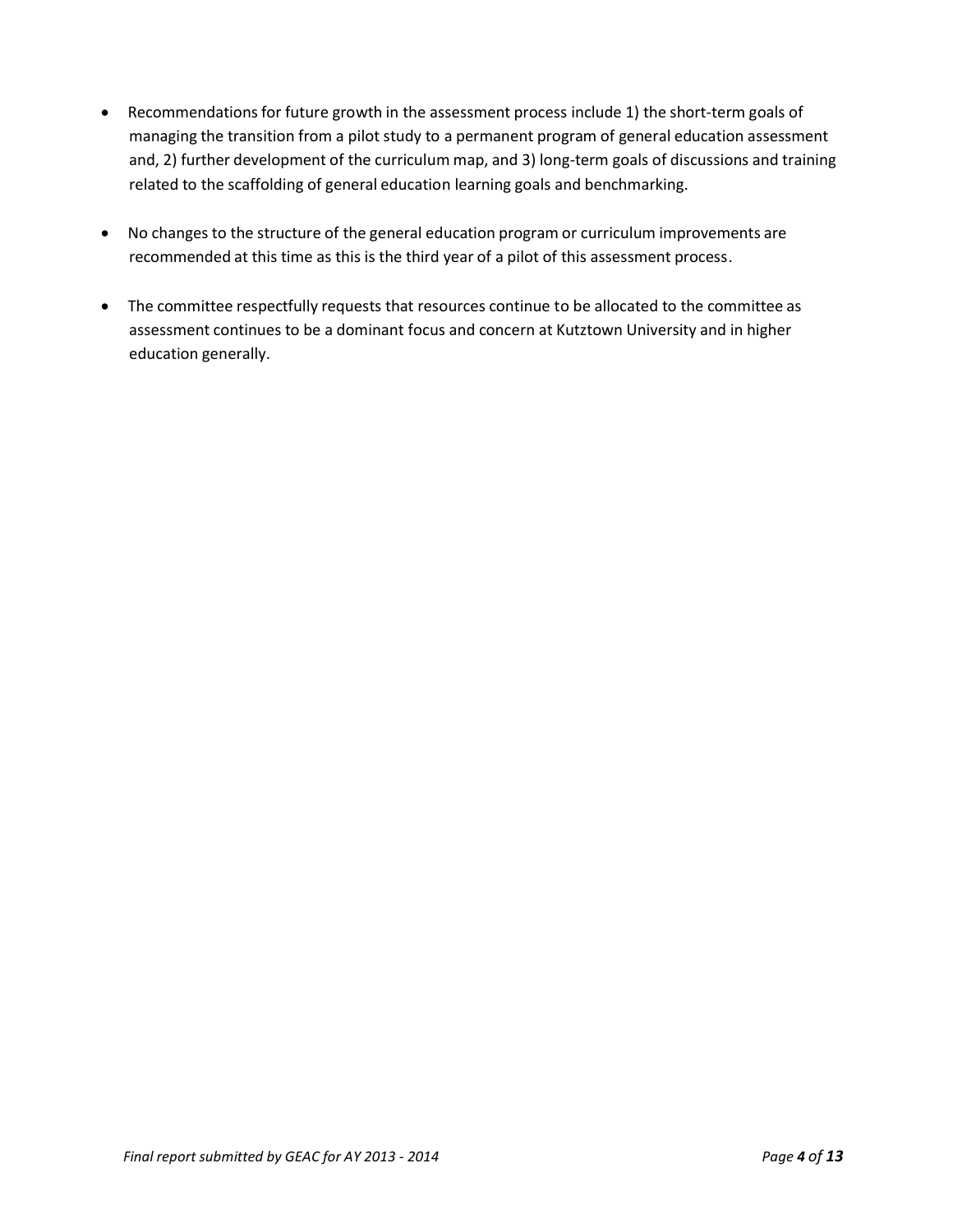## I. INTRODUCTION

The General Education Assessment Committee (GEAC) has been charged with collecting and analyzing assessment data on student learning outcomes emerging from Kutztown University's General Education Program. The new General Education Program, in its third year of implementation, consists of three Learning Goals each containing a number of specific domains:

Goal 1 - To cultivate intellectual and practical skills that are practiced extensively, across the curriculum, in the context of progressively more challenging problems, projects, and standards for performance,

Goal 2 - To develop an understanding of human cultures and the physical and natural world that is focused by engagement with big questions, both contemporary and enduring, and, Goal 3 - To inculcate a sense of personal and social responsibility that is anchored through active involvement with diverse communities and real world challenges.

The structural components that facilitate achieving the Learning Goals of this General Education Program include:

- The University Core Curriculum, containing 12 credits distributed across four areas: Oral Communication, Written Communication, Mathematics, and Wellness;
- University Distribution Requirements, containing 15 credits distributed across five areas: Natural Sciences, Humanities, Social Sciences, Arts, and Free Electives
- Competencies across the Curriculum, thematic courses containing 21 credits distributed across five themes (9 credits in Writing Intensive; 3 credits each in Quantitative Literacy or Computer Intensive; Visual Literacy or Communication Intensive; Cultural Diversity; and Critical Thinking.

Because the program consists of three goals, GEAC decided to pilot the first three-year assessment cycle. In the first year, the GEAC evaluated learning outcome data relevant to Goal 1; in the second year, learning outcome data relevant to Goal 2 was evaluated; and in the third year, learning data relevant to Goal 3 was evaluated. This report covers the third year of the first assessment cycle, and thus will address the assessment of student learning outcomes relevant to Goal 3.

Each year GEAC is charged with submitting data-informed recommendationsto the Division of Academic and Student Affairs. At the conclusion of each three-year cycle, GEAC will submit an additional report to the Division of Academic and Student Affairs and the General Education Committee. The purpose of each annual report is to make recommendations on the allocation of resources to improve the student learning outcomes of the General Education Program. The triennial report will also make recommendations on any potential structural changes required to improve the quality and effectiveness of the General Education Program.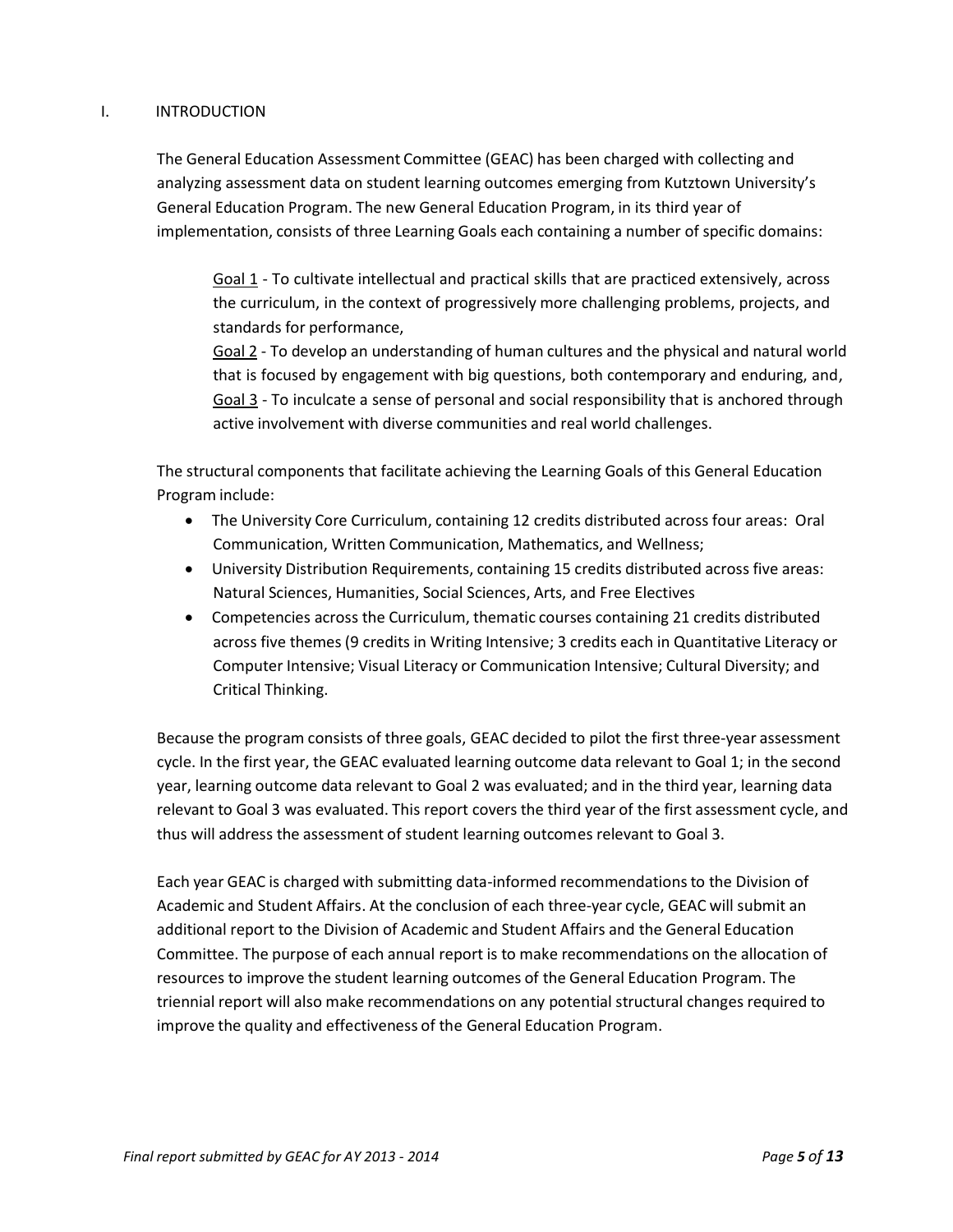## II. METHODS

The General Education Assessment Plan, which was approved by APSCUF-KU Representative Council, University Senate, and the University Curriculum Committee, mandates that GEAC analyze data collected by departments within which General Education courses are taught. To facilitate this effort, GEAC provided departments with standardized reporting templates that were adapted from the VALUE rubrics developed by the Association of American Colleges & Universities (AAC&U). These templates ask departments to report raw numbers of students demonstrating suggested behavioral achievement and/or quality of work on a descending level of performance, with "4" being the highest performance level and "1" being the lowest level of performance. There is also a "0" category for those failing to achieve the minimum expected level of performance. The templates also ask departments to summarize information about the type of assignment or evaluation instrument used and a description of their criterion of success.

Additionally, a PowerPoint, self-guided instruction about general education assessment, using the reporting rubrics, and report writing was developed by the committee. Volunteers were also given the opportunity to attend an information session or receive individual instruction from a GEAC member to ask questions or for more information in order to facilitate the use of the reporting templates. Instructors were free to propose their own methods of examining student learning, but the results were to be submitted using the approved reporting templates.

All instructors participating in the Year 2 assessments reported direct measures of student learning. However, two courses did not use the template provided or as intended. Future assessment efforts need to reemphasize the use of the standard measure of accomplishment in meeting the domain. Details about the methods used in each of the four Goal 3 domains follows:

- For Domain 3.1, Local and global civic knowledge and engagement, student performance was examined across two different social science courses from one department. In one course, final course grades were used to place students in one of the four performance levels. In the other course, an optional student writing assignment was assessed to assign students to one of the performance categories. The aggregated student data was reported using the template designed by GEAC for the assessment of Domain 3.1. (The reporting template for this and all domains can be found at [http://www.kutztown.edu/gened/GEAC.html#templates\).](http://www.kutztown.edu/gened/GEAC.html#templates))
- For Domain 3.2, Intercultural knowledge and competence, student performance was examined across four social science courses. One class completed an in-class essay that was used for purposes for this assessment. The other three courses used 10-12 additional questions on the final exam. For two classes the general education exam questions were incorporated into the final exam (one used multiple choice, the other true/false.) The last class used 12 optional true/false final exam questions. The results were reported using the template designed by GEAC for the assessment of Domain 3.2.
- For Domain 3.3, Ethical reasoning and action, student performance was examined across three courses in different disciplines across three Colleges. In one course, a core assignment was used for assessment. In another course students wrote a case study. In the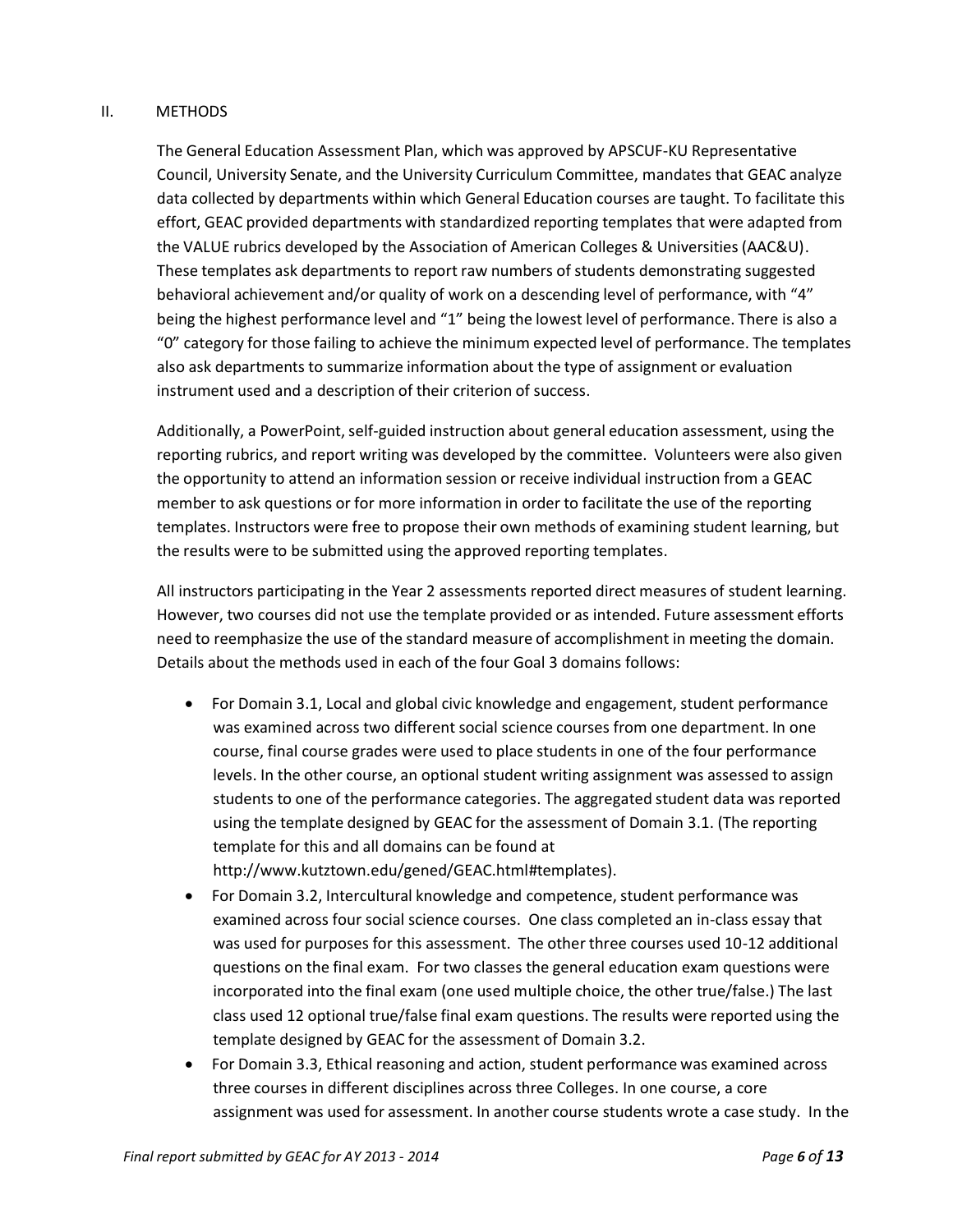third course, students were placed in a performance level based on grades received on a paper and a quiz. For one course, the results were submitted to GEAC on the reporting template for Domain 3.3, Ethical reasoning and action. In the other two courses different templates (rubrics) were used, one that was based on the GEAC rubric, and one that was not.

 For Domain 3.4, Personal qualities and attitudes such as passion, curiosity, self-confidence, imagination, cooperation, commitment, and support for life-long learning, student performance was examined across four courses in four different departments. In one course student response to an essay prompt was assessed, in two of the courses students completed a pre- and post-course survey, and in the fourth course, a poster presentation of a semester-long project was assessed. The results were reported using the template designed by GEAC for the assessment of Domain 3.4

Having collected the assessment data from these courses, GEAC analyzed the data, considered recommendations proposed by the assessing departments, and drafted this report to be submitted to the Division of Academic and Student Affairs.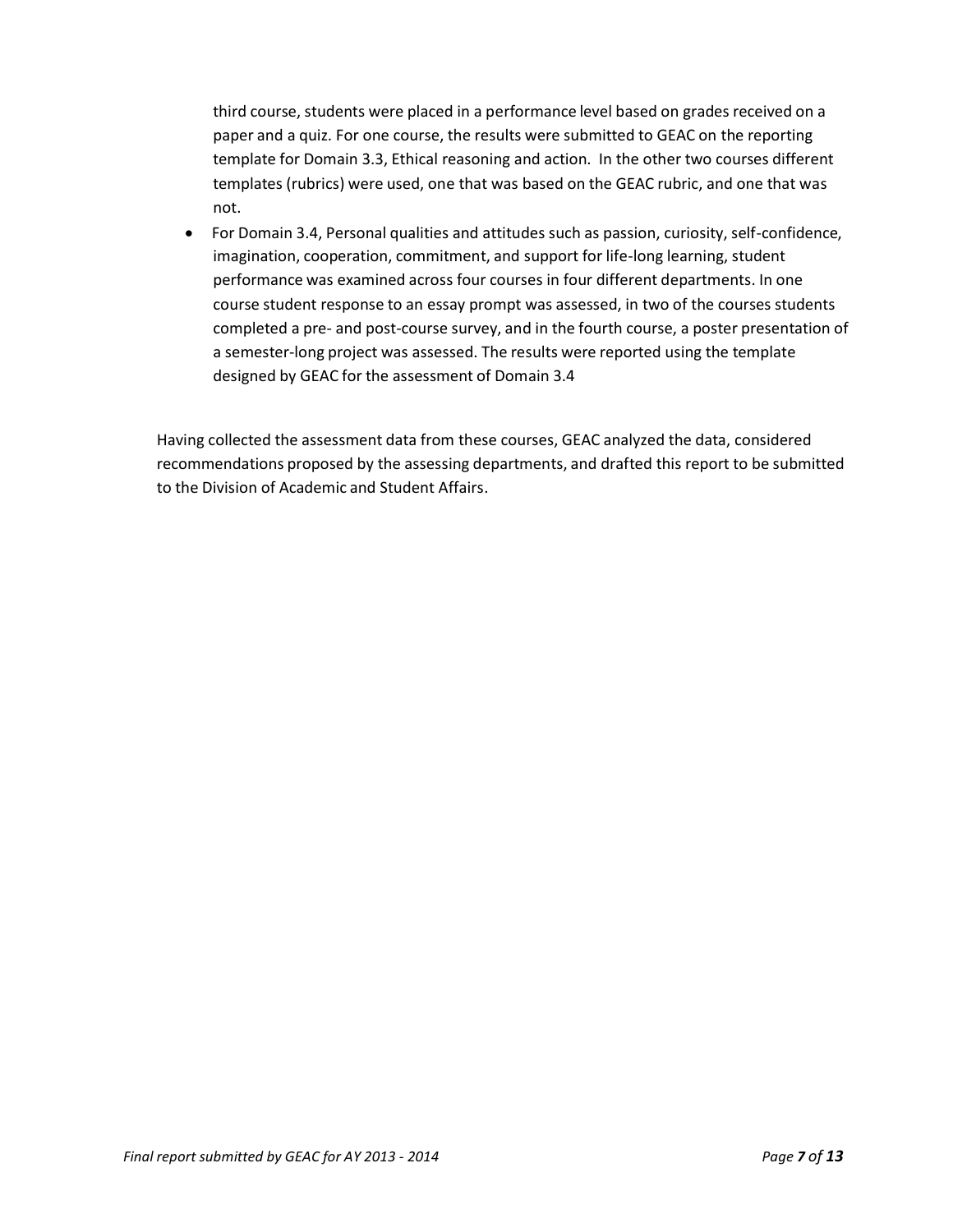### III. SUMMARY OF ASSESSMENT REPORTS

| Core<br>Requirement                                                                  | Percent<br><b>Reported at</b><br>Level 4 | Percent<br><b>Reported at</b><br>Level 3 | Percent<br><b>Reported at</b><br>Level 2 | Percent<br><b>Reported at</b><br>Level 1 | Percent<br><b>Reported at</b><br>Level 0 |  |
|--------------------------------------------------------------------------------------|------------------------------------------|------------------------------------------|------------------------------------------|------------------------------------------|------------------------------------------|--|
| 3.1                                                                                  | 49% (31)                                 | 29% (18)                                 | 10% (6)                                  | $6\%$ (4)                                | $6\%$ (4)                                |  |
| 3.2                                                                                  | 26% (113)                                | 51% (226)                                | 18% (85)                                 | 4% (16)                                  | $0\%$ (0)                                |  |
| $3.3*$                                                                               | 31% (82)                                 | 25% (68)                                 | 22% (58)                                 | 15% (41)                                 | 7% (20)                                  |  |
| 3.4                                                                                  | 53% (36)                                 | 38% (26)                                 | $9\%$ (6)                                | $0\%$ (0)                                | $0\%$ (0)                                |  |
| <b>Total</b>                                                                         | 31%                                      | 40%                                      | 19%                                      | 7%                                       | 3%                                       |  |
| *data not included from one report (number in parentheses is raw number of students) |                                          |                                          |                                          |                                          |                                          |  |

## IV. ANALYSIS AND INTERPRETATION

As this report was generated using data from Year 3 of the initial assessment cycle for Kutztown University's new General Education Program, it is impossible to identify longitudinal trends. Rather, these data should be seen as a starting point from which future trends may be derived. Nevertheless, the data presented to GEAC (obtained from a total of 840 data points representing student academic performance distributed across 12 courses), and the analyses compiled by the individual departments reveal strengths, as well as areas in which student performance may need to improve. In the absence of benchmarks, of course, it is difficult to make specific recommendations about improvement.

Overall, the data and analyses obtained from our assessment of Goal 3 indicates that approximately 67% of the student sample performed at the highest two levels of understanding (level 3 and 4). What was also true was that many of the courses used to assess student performance in the domains of Goal 3 did not establish a formal benchmark target of success; rather, for this first round of assessment related to Goal 3, faculty simply identified the level at which they judged students performed. The two approaches, establishing a benchmark or summarizing performance levels without establishing a benchmark, were described as appropriate in the training workshops. In some disciplines in previous assessment cycles, faculty were able to draw on benchmarks developed by their professional association.

With this overview of the year 3 findings, we turnnow to the assessment of each individual domain.

#### **Domain 3.1 Local and Global Civic Knowledge and Engagement**

Two courses were used to assess student performance for Domain 3.1. Both were from a social science program and were from introductory level courses.

|                         | <b>Performance Levels</b> |     |     |    |                |  |
|-------------------------|---------------------------|-----|-----|----|----------------|--|
| <b>Courses – Domain</b> |                           |     |     |    | <b>Below 1</b> |  |
| 3.1                     |                           |     |     |    |                |  |
| 000 level (2 courses)   | 49%                       | 29% | 10% | 6% | 6%             |  |

#### **Domain 3.2: Intercultural Knowledge and competence**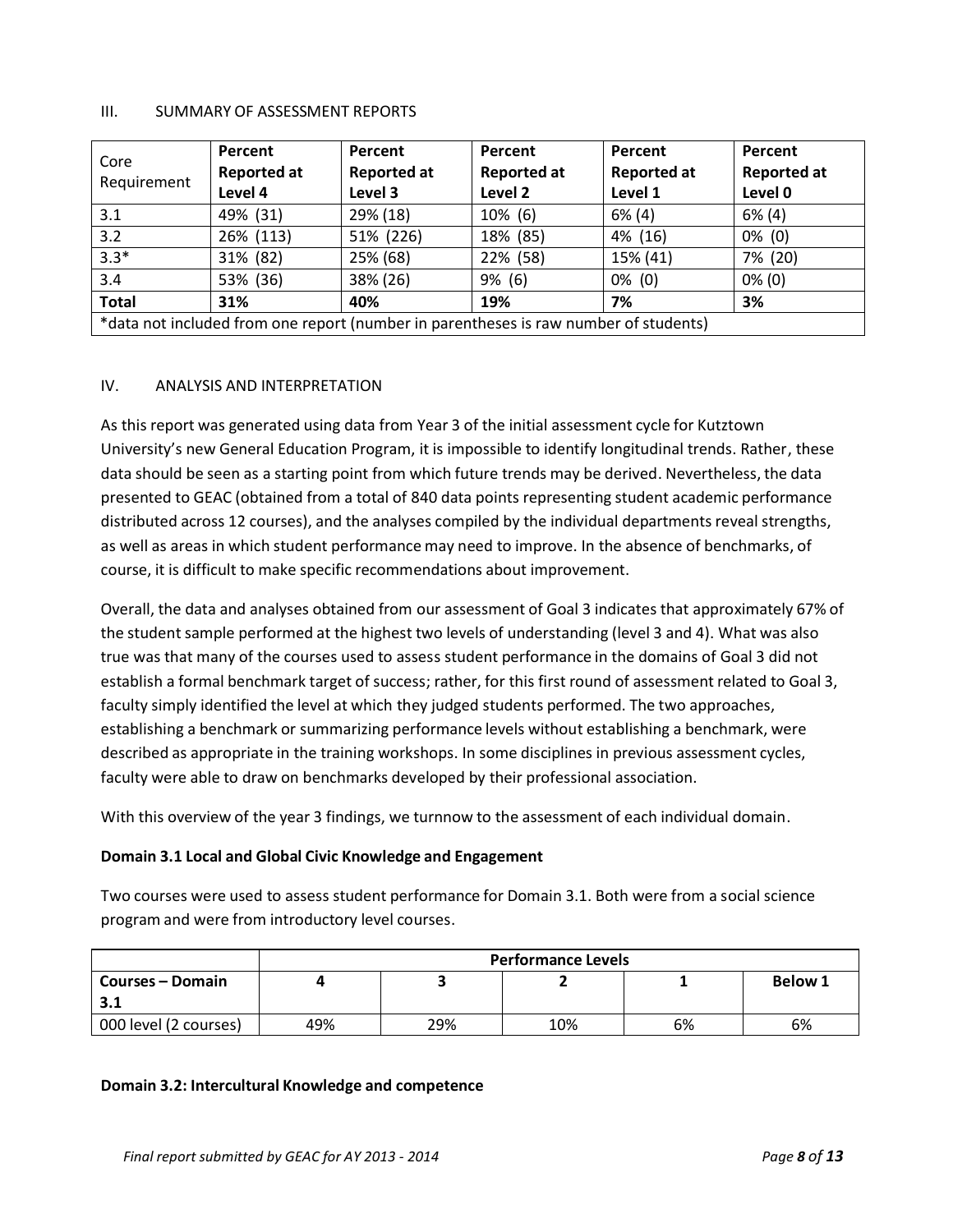All four courses used for assessing student performance in Domain 3.2 were from a social science department. It is possible to see the progression of student performance in courses offered through one department because their levels varied.

|                      | <b>Performance Levels</b> |     |     |    |                |  |
|----------------------|---------------------------|-----|-----|----|----------------|--|
| Courses – Domain 3.2 |                           |     |     |    | <b>Below 1</b> |  |
| 000 level            | 27%                       | 47% | 21% | 4% | 0%             |  |
| 100 level            | 8%                        | 79% | 13% | 0% | 0%             |  |
| 200 level            | 44%                       | 52% | 4%  | 0% | 0%             |  |
| <b>Total</b>         | 26%                       | 51% | 18% | 4% | 0%             |  |

The assessing instructors of domain 3.1 and 3.2, who were teaching introductory level courses, reported that students were performing at a reasonably high level (greater than 70% at 3 and 4). Instructors for domain 3.1 shared that the department should make a systematic effort to develop standardized evaluation across all classes. They may not use optional papers in future assessments, as voluntary participation can skew the results. For domain 3.2, both instructors of introductory courses used a similar method of dividing students in quartiles based on the number of right answers and assigning levels 1 through 4, indicating a use of 'relative' system of assessment. The questions seemed to be at the level of difficulty fit for 000 level courses (only questions suited for performance levels 1 and 2 were used) and therefore we see a higher percentage of students at levels 3 and 4.

For domain 3.2, the instructor of the 100 level course used exam questions as well, but completed the assessment based on the content of the questions (with at least one question suited to each of the four performance levels) to find that "students understood the socially constructed nature of race and ethnicity but had problems distinguishing between personal and social/cultural levels of analysis." By making it possible for students to achieve a performance level of four, by asking questions at that level, this seems to imply use of a more 'absolute' system of assessment. Participation of students in this assessment was voluntary, which may have influenced the outcome.

For domain 3.2, the rubric used to assess students on the written assignment in the 200 level course was not provided, therefore inference cannot be drawn. The table above demonstrates that students seem to progress in achievement level of this goal as the course level advances. Improvement in course content, and/or exams and assignments to better capture the goal was suggested by all instructors assessing domain 3.2, indicating that this process is having a beneficial effect beyond just supplying us with data. Instructors are reflecting on their courses and thinking about improving content as well as assessment methods, indicating 'value-added' as a result of participating in assessment process.

## **Domain 3.3: Ethical Reasoning and Action**

Student performance in three courses was assessed, in three separate departments.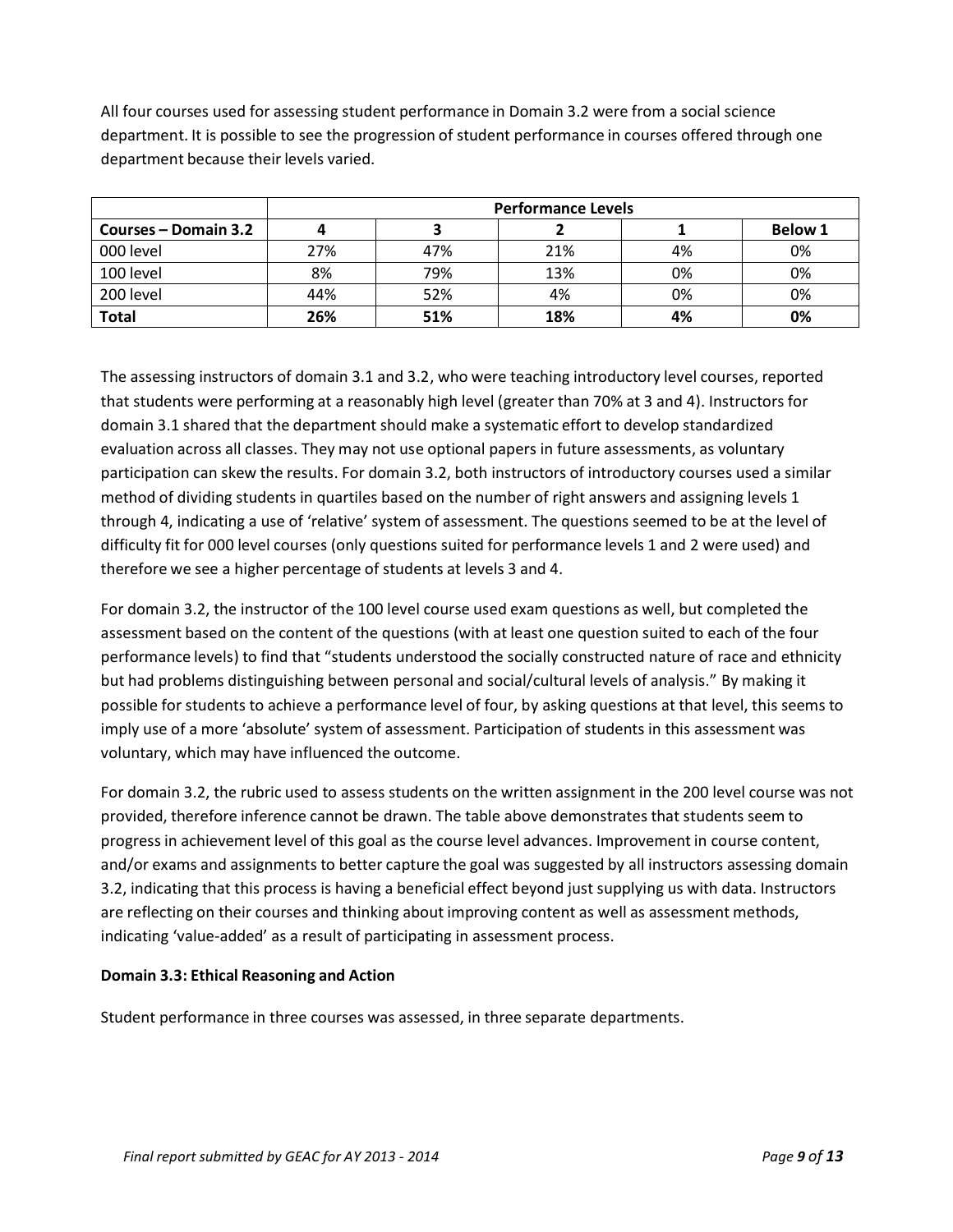|                        | <b>Performance Levels</b> |     |     |     |                |  |
|------------------------|---------------------------|-----|-----|-----|----------------|--|
| Courses – Domain 3.3   |                           |     |     |     | <b>Below 1</b> |  |
| 000 level (7 sections) | 19%                       | 28% | 25% | 17% | 10%            |  |
| 300 level              | 69%                       | 11% | 6%  | 6%  |                |  |
| <b>Total</b>           | 31%                       | 25% | 22% | 15% | 7%             |  |

It was not possible for GEAC to analyze students' abilities in meeting the goals of Domain 3.3 due to issues related to the actual assessments in this domain. GEAC is of the opinion that the assessment should clearly differentiate between ethics and morals, and the two seemed to be used interchangeably. Further, providing samples and exemplars of student work, or the actual assessment instruments used in the class, would allow the committee to also analyze the assessments in relation to Domain 3.3. Additionally, one report did not follow the Domain Rubric/Reporting Template and was difficult to interpret. Thus that data was unusable for this report. Students do seem to show strength in this domain, with a higher percentage of students at performance level 3 and 4 in the upper level class (80%) than in the introductory course (47%), as we would expect.

# **Domain 3.4: Personal qualities and attitudessuch as passion, curiosity,self-confidence, imagination, cooperation, commitment, and support for life-long learning.**

Student performance in three separate courses was assessed, in three different departments.

|                       | <b>Performance Levels</b> |     |    |  |                |  |
|-----------------------|---------------------------|-----|----|--|----------------|--|
| Courses – Domain 3.4  |                           |     |    |  | <b>Below 1</b> |  |
| 300 level (3 courses) | 53%                       | 38% | 9% |  |                |  |

In the aggregate, 91% of the students achieved a level 3 or better. Levels 3 and 4 are appropriate for seniors in 300 level courses, which this sample was. Moreover, good results were obtained with the more direct measure (reflection) and thus are not simply a function of the more indirect self-perception. This is a difficult domain to assess, the participating faculty are to be commended. One of the faculty reports indicated that it is not always appropriate to assess students in particular courses, and this issue will be explored in the development of the curriculum map.

# V. RECOMMENDATIONS

GEAC has organized our recommendations under three headings, addressing proposed changes to the General Education Program, actions by which we can improve the process by which General Education is assessed at Kutztown University, and the allocation of resources for the continuous improvement of General Education.

## **Structural and/or Curricular Improvementsto the General Education Program**

A recommendation was made that students be "required to take a course in theoretical or applied ethics as part of a general education program." However, because of the lack of evidence (data), the GEAC committee cannot support this recommendation. In fact, due to the lack of a random stratified sample drawn from the population of courses targeting this goal, GEAC would not recommend any changes to the General Education Program at this time.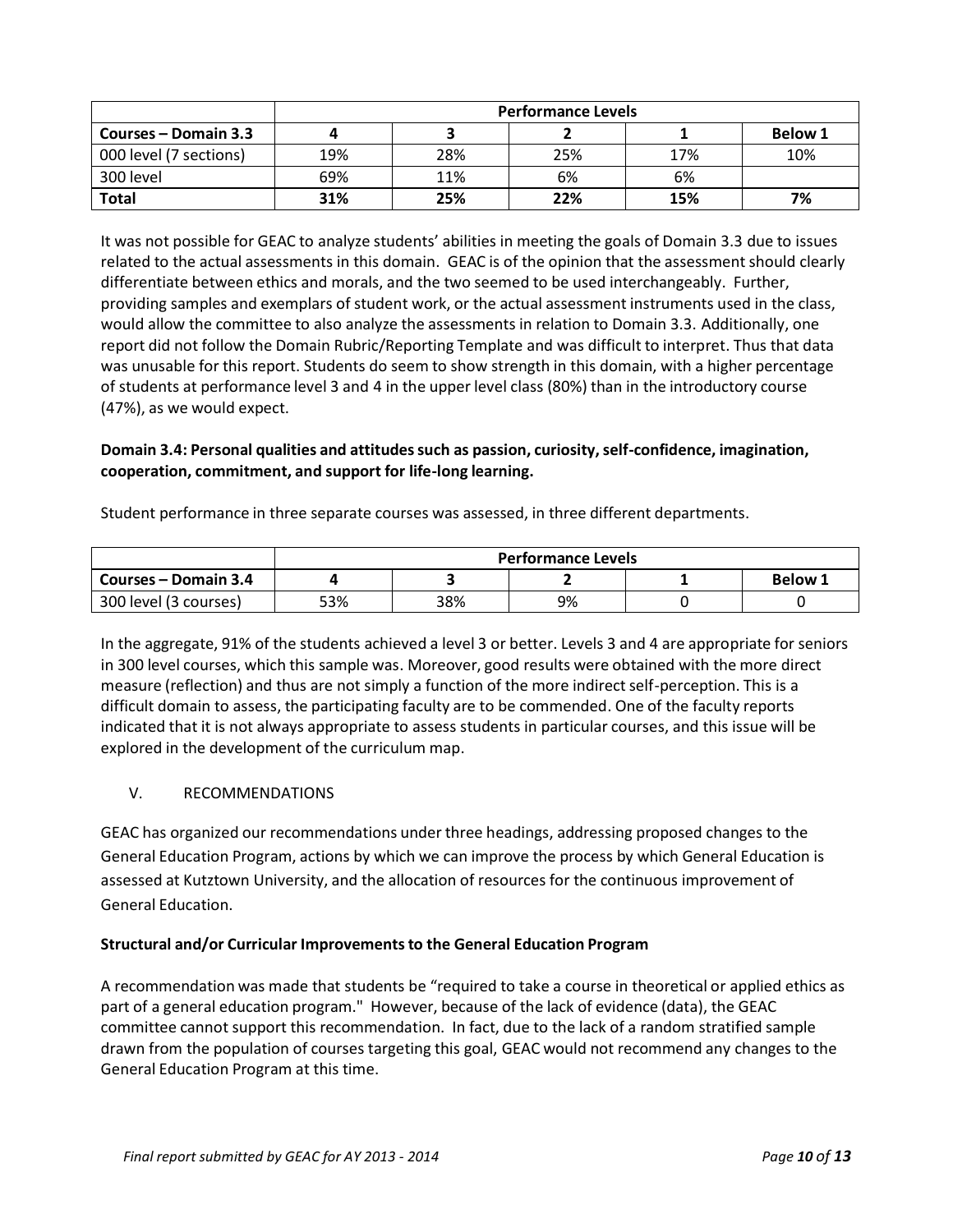GEAC acknowledges, and has explored the idea, that co-curricular experiences also assist students in achieving mastery of the general education learning goals. Future committee work should involve discussions with other divisions on campus who are assessing co-curricular activities.

One instructor recommended that GEAC articulate a way by which thematic courses can assess achievement of the domain of the General Education goal(s) as well as the competency required by the theme. The instructor pointed out that the expectation of the goal and the theme for which the course was approved may not be a perfect fit. GEAC must address the themes/thematic courses in future assessment cycles. The thematic courses are described as providing "students with a common intellectual experience through which they further develop the interdisciplinary skills acquired through the University Core Curriculum and University Distribution Requirements." Does that mean that courses approved as thematic courses address a particular domain of general education? If this is the case, courses with approved themes can be part of GEAC's assessment process, by assigning each theme to a particular domain and reporting student performance using that domain's reporting template. GEAC will address these questions in the next assessment cycle.

## **Assessment process**

The second page of the reporting template allows faculty members to share information about their assessment methods, results of the assessment, and recommendations. This opportunity for input in an open response format provides GEAC with the necessary information to evaluate the data and support recommendationsfor change. It is the desire of the GEAC Committee that the assessment methods will consist of something that measures specific learning objects and not simply the final grade for the course. Faculty responses on page two of the report were less than satisfactory in quantity and quality forsome domains during this assessment cycle, offering GEAC very little to work with. While assessment procedures and processes are relatively new to the faculty, particularly when it comes to assessment of General Education goals, the GEAC Committee needs substantive data to complete the process, including significant detail about their assessment procedures and results on the second page of the template. In the future, participants will be encouraged to put more effort into the assessment effort, including suggestions for improvements to the general education assessment process, and completion of page two of the template. Professors of 18 courses were asked to participate in this round of assessment. Data was received for 12 courses. In the future GEAC hopes for greater participation.

The importance of including assessment questions in mandatory, not voluntary, exams was acknowledged. While we appreciate the fact that in large classrooms, multiple choice and True/False exams may be a practical way of assessing the domains of a goal, use of other methods alongside exams would enable instructors to capture "articulation" and "interpretation." The committee encourages the use of reflection essays/assignments as these might be very appropriate ways for faculty to assess the presence of personal qualities for life-long learning. These qualities are essential to achieving success in Domain 3.4.

Some instructors of courses at the 000 level identified the need for exam questions to cover a range of difficulty, reflecting the levels on the GEAC template. Students in a 000 level class would not be expected to achieve at performance level 4, but the assessment process should offer an opportunity for students to perform at level 4, the highest level. We need to clarify to all instructors across campus to use the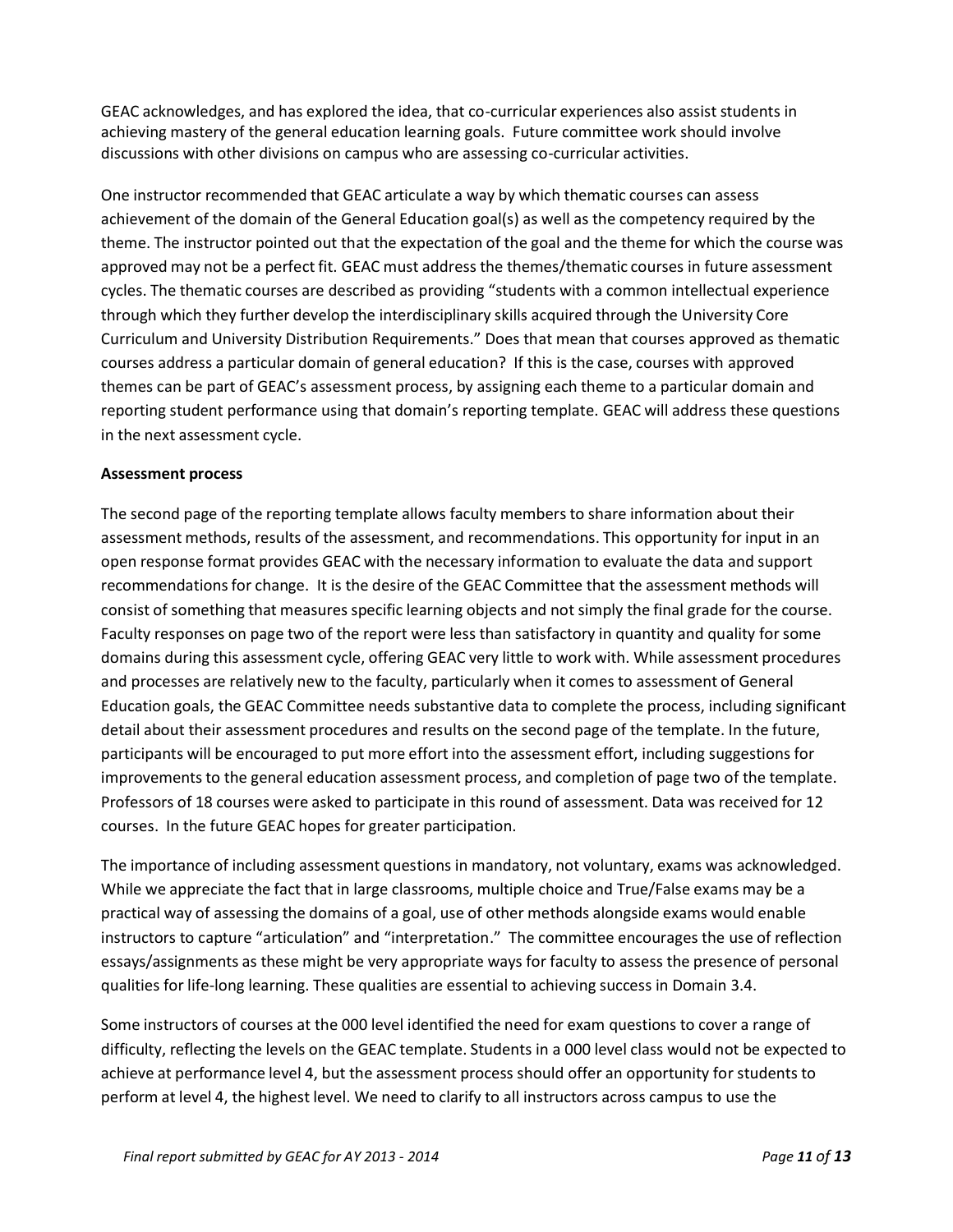'absolute' approach to general education assessment, in which all students are held to a common standard as articulated by the template for each domain. It should be acknowledged that there are questions and concerns about assessing an introductory class and a capstone class, for example, with the same criteria. Faculty have neither the same class sizes nor the same expectations in these two types of classes. As GEAC further develops the General Education assessment process, this must be taken into consideration. This absolute approach will, however, enable us to observe the progress of students from introductory courses to senior courses. Once we standardize the assessment process, we will be able to identify areas of the General Education curriculum that we are delivering effectively and areas where improvement and change may be needed. Most importantly, we will be able to report the proportion of students who have achieved a particular level of mastery for each University goal and domain.

Another overarching recommendation is the reiteration for instructors to use the rubrics recommended by GEAC in order to accurately assess the domain. While training about the rubrics and their use and assistance is offered, faculty may still be reticent to use the reporting templates. In future training, it will be stressed that data presented in a rubric other than that provided by GEAC will not be included in GEAC's analysis. If faculty submit data in another format, they will be asked to resubmit the data using the appropriate reporting template.

GEAC's goal in this third pilot year was to not rely on volunteers, but to have a random, stratified sample of courses represented. In order to facilitate this, GEAC started to develop a curriculum map which identifies courses that address specific domains of general education. A database was developed (by a computer science student) that can create a random, stratified sample of courses for specified domains. The curriculum map is in a very early stage, however, and we were not able to generate a random sample. However, we do have a rudimentary idea of which courses address which domain and we attempted to recruit participants for six courses per domain, for a total of twenty-four courses. We received data for twelve courses, just half of our goal. We had two volunteers use the reporting templates in a different manner than intended. Therefore, the GEAC also recommends that we need to take further steps to formalize and increase our training efforts related to the use of reporting templates, providing mentors or guides to help instructors throughout data collection and reporting efforts, and establishing administrative consequences for those who fail to participate in assessment efforts. To accomplish this goal, however, we will need to work carefully with the Office of Assessment and the Division of Academic and Student Affairs as we are asking for major commitments of time on the part of the GEAC membership when most of the members do not receive any relief from their teaching, scholarship, or other service activities. Development of the curriculum map should also continue, and this project is discussed below.

## **Resource Allocation to Improve General Education**

GEAC commends the Division of Academic and Student Affairs for funding previous general education assessment efforts, including the annual conference/workshop on general education assessment. We encourage them to continue supporting these endeavors as we believe there is sufficient data to show the advance in the culture of assessment across campus is directly tied to this support.

One area in which more support is needed is in the development of a curriculum map. GEAC requests the assistance of a Computer Science student, supervised by a faculty member in the Department of Computer